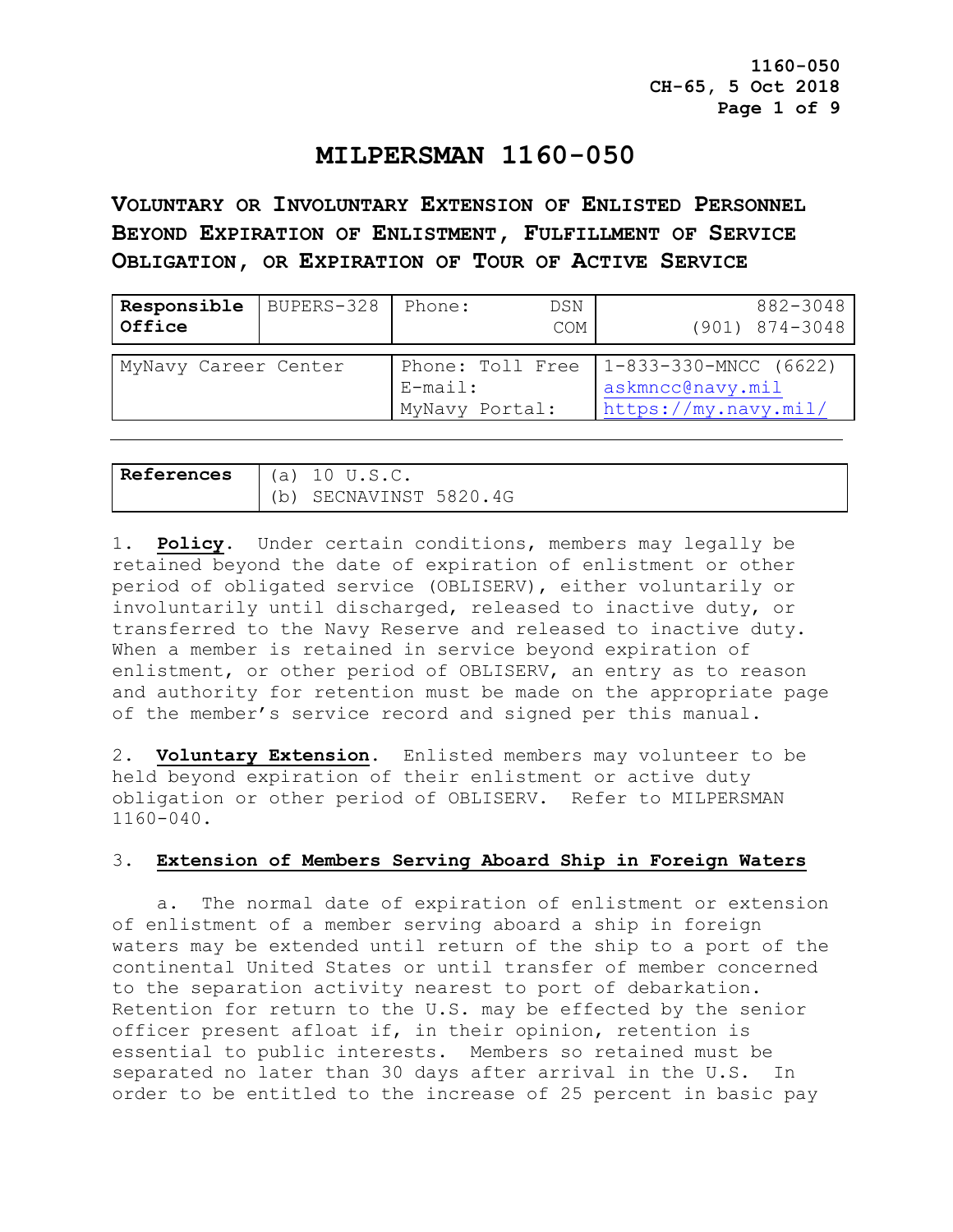for the period of retention per article 5540 of reference (a), the member must have been retained after expiration of enlistment or extension of enlistment because their services were considered essential to public interests.

 b. Specifically excluded from this provision are enlisted members who are retained beyond terms of their enlistments at shore stations, on board ships on duty in waters in or around possessions and territories of the U.S., or on board ships on duty in ports or waters within the sovereign jurisdiction of the U.S. Also excluded are members of the Navy Reserve who are retained on active service beyond the normal date of expiration of enlistment.

 c. A permanent [NAVPERS 1070/613](https://www.mynavyhr.navy.mil/Portals/55/Reference/Forms/NAVPERS/NAVPERS_1070-613_Rev08-12.pdf?ver=sJZzuypEPsMb9rUzfv3uuQ%3d%3d) Administrative Remarks entry in the member's service record must state whether retention was essential to public interests and provide the location of the ship at the time of expiration of their term of enlistment.

 d. For a normal deployment, it is imperative that predeployment preparations include identification of members with expiring enlistments and execution of appropriate action to either extend members on board or leave members behind for separation or further transfer.

4. **Extension Pending Receipt of Records**. Members whose records and accounts are not received by the activity to which transferred for separation may be retained in service, with their consent, pending receipt of their records and accounts. Commanding officers (COs) must take immediate steps to obtain records and accounts by communicating with the ship or station from and via which member was transferred for separation. A duplicate service record may be requested from Navy Personnel Command (NAVPERSCOM), Records Management Policy Branch (PERS-313) in order to expedite separation.

5. **Extension for Temporary Officer Appointment**. Enlistments are extended automatically in the case of members whose normal date of expiration of enlistment occurs while they are serving in a temporary officer appointment.

6. **Extension for Medical Care**. Members in the Regular Navy, Navy Reserve, and Fleet Reserve on active duty other than training duty of less than 30 days, who are in need of medical care or hospitalization as a result of disease or injury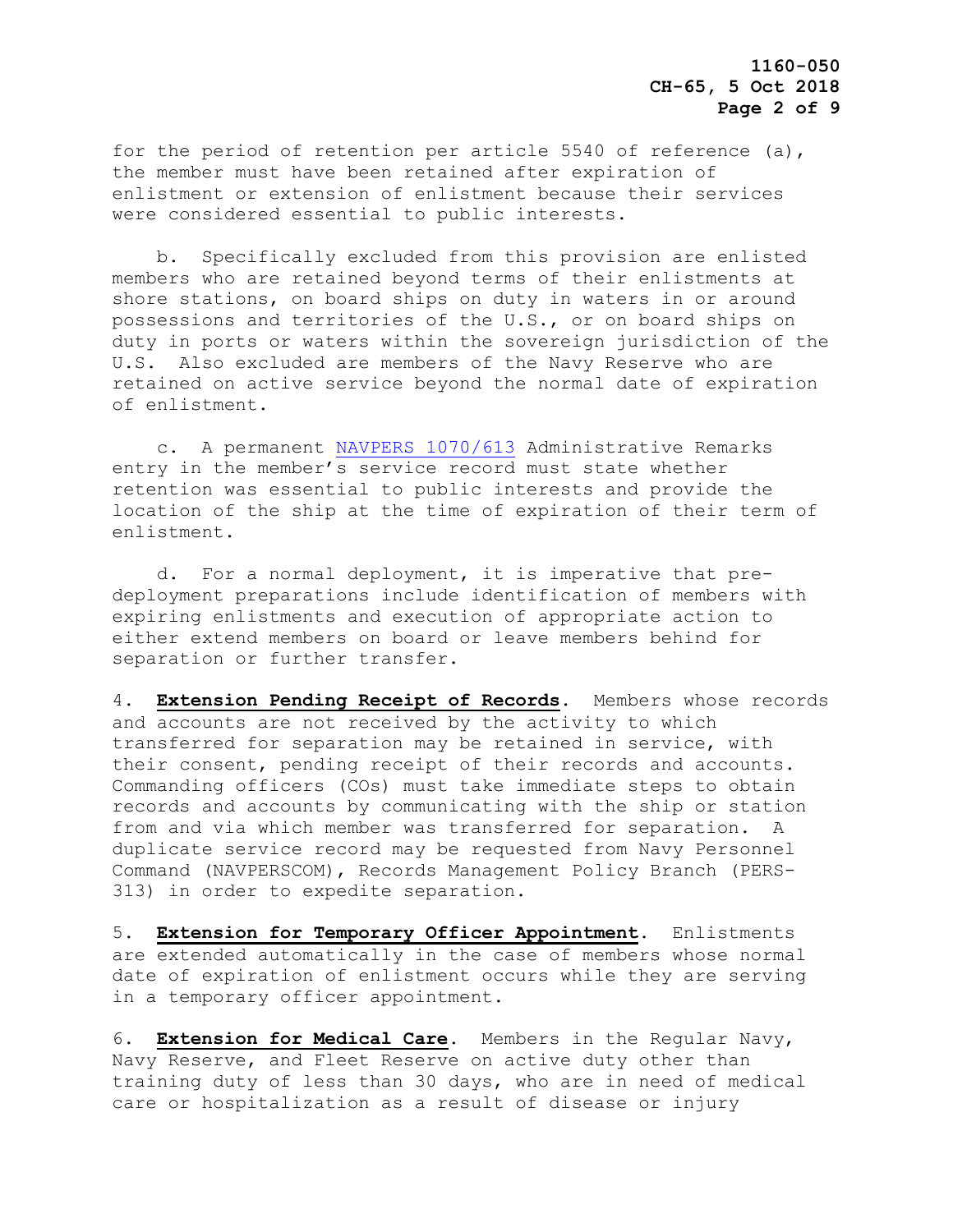**1160-050 CH-65, 5 Oct 2018 Page 3 of 9**

incident to service and not due to their own misconduct, may be retained with their consent beyond the date of their normal expiration of active OBLISERV. Such consent must be entered on permanent [NAVPERS 1070/613,](https://www.mynavyhr.navy.mil/Portals/55/Reference/Forms/NAVPERS/NAVPERS_1070-613_Rev08-12.pdf?ver=sJZzuypEPsMb9rUzfv3uuQ%3d%3d) and signed by member concerned. Tacit consent to retention may be assumed in cases of mental incompetency or physical incapacity where member is unable to affirmatively indicate desires, pending notification of and authorization for retention from member's next of kin. Members retained for medical care or hospitalization under this article may be retained until they have recovered to the extent that would enable them to meet physical requirements for discharge and reenlistment, or until it has been ascertained that the disease or injury is of a character that recovery to that extent is impossible. Members for whom tacit consent to retention is assumed will not ordinarily be retained more than 6 months beyond the date of their normal expiration of active obligated service (EAOS). Further retention may be authorized in meritorious cases upon proper recommendation accompanied by the supporting facts.

7. **Member Refusal of Extension for Medical Care**. If members persist in their desire to be separated, effect their separation provided they sign the following entry on NAVPERS [1070/613](https://www.mynavyhr.navy.mil/Portals/55/Reference/Forms/NAVPERS/NAVPERS_1070-613_Rev08-12.pdf?ver=sJZzuypEPsMb9rUzfv3uuQ%3d%3d) of their service record and on [DD-2808](http://www.esd.whs.mil/Directives/forms/dd2500_2999/) Report of Medical Examination, witnessed by an officer, at the time examined for separation:

"I, (fill in name), desire to be separated from naval service on my normal expiration of active obligated service date. I understand that I will not be eligible for further follow-up studies or treatment at an Armed Forces medical facility, that I will be ineligible for disability benefits under law administered by Navy, and that any further treatment and or benefits will be under jurisdiction of the Department of Veterans' Affairs."

(Signature of member)

(Signature of witnessing officer) (Grade, name, title)"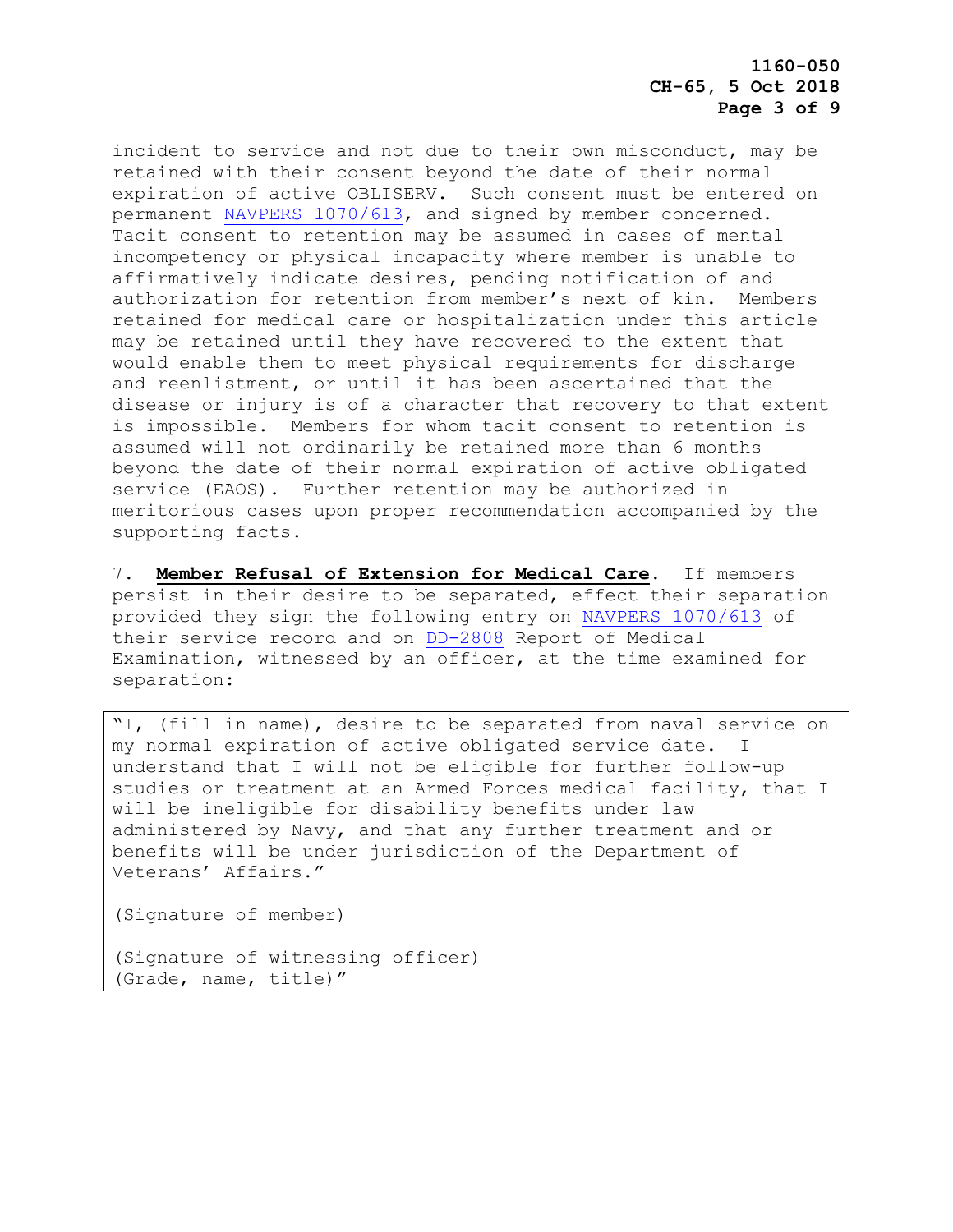## 8. **Extension to Accommodate Physical Evaluation Board (PEB) Proceeding**

 a. Members being processed before a PEB must not be released from active duty or discharged until the Secretary of the Navy (SECNAV) has completed the final action on their cases and instructions received from NAVPERSCOM, Retirements Branch (PERS-836). Untimely separation of a member who is the subject of a PEB proceeding may prejudice their case since the law requires SECNAV make necessary physical disability determinations while the member is entitled to receive basic pay, except in cases of reservists on training duty of 30 days or less. This should be explained to any member whose enlistment or term of active service is about to expire and who requests discharge or release from active duty prior to the time such determinations are made. Any request for separation that is not withdrawn following such explanation must be entered on [NAVPERS 1070/613](https://www.mynavyhr.navy.mil/Portals/55/Reference/Forms/NAVPERS/NAVPERS_1070-613_Rev08-12.pdf?ver=sJZzuypEPsMb9rUzfv3uuQ%3d%3d) of the service record as follows:

"I, (fill in name), desire to be separated from naval service notwithstanding the fact such separation may prejudice any rights or benefits to which I may be entitled as a result of physical evaluation board hearings under 10 U.S.C., chapter 61. I have been fully advised of my rights in this matter and request I be discharged from naval service as soon as possible without further hearing and without disability retirement pay or severance pay or any compensation whatsoever. I understand I am not required and am under no obligation to give this certificate and I hereby certify that I give this certificate voluntarily."

(Signature of member)

(Signature of witnessing officer) (Grade, name, title)"

 b. The foregoing statement must be signed by member and witnessed by an officer. In all cases where the above statement is executed, notify NAVPERSCOM (PERS-836) by message, and provide information copy to Physical Review Council and convening authority of PEB. Procedures for members on inactive duty are found in MILPERSMAN 1910-168.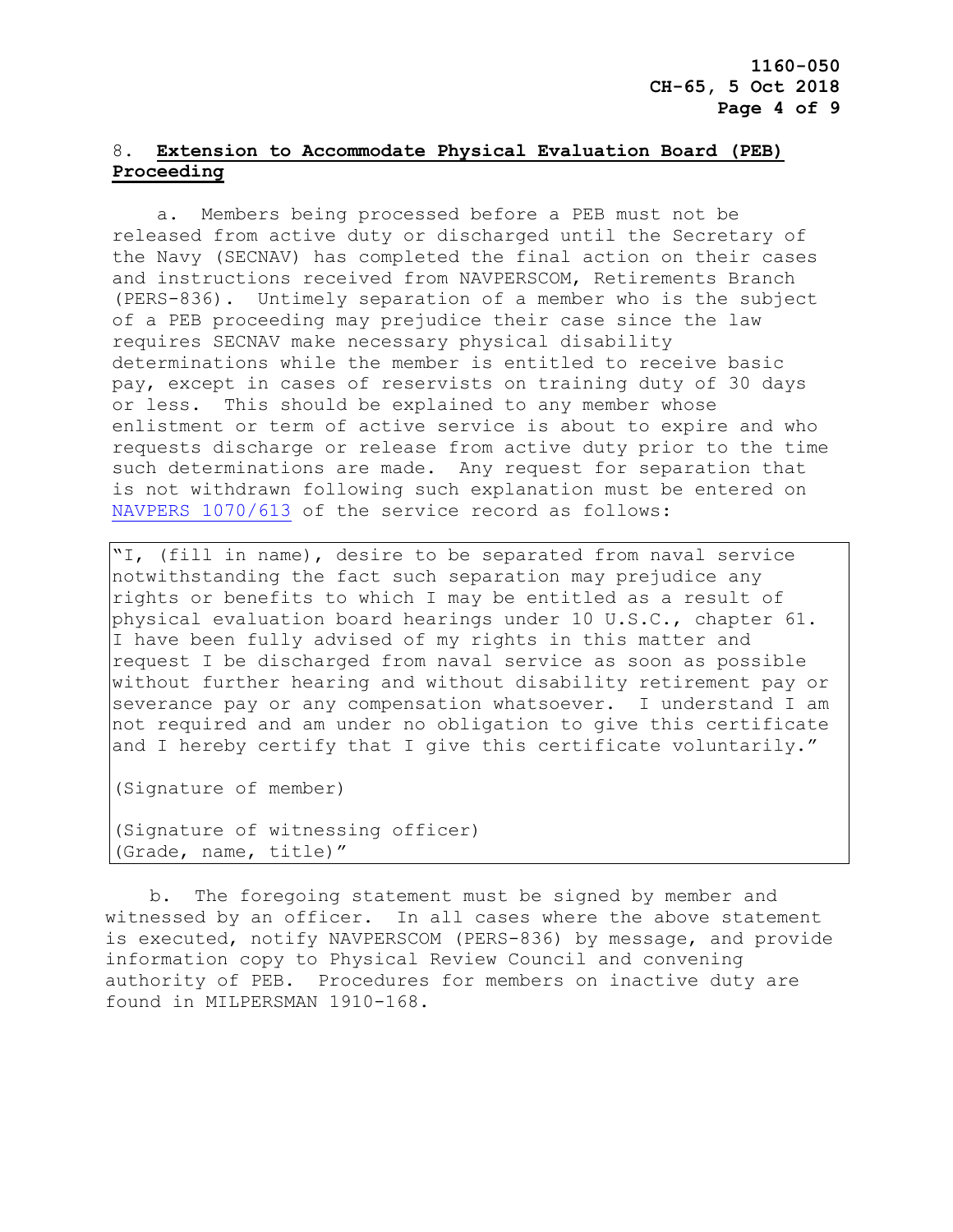#### 9. **Policy for Disability Incurred not in the Line of Duty**

 a. Records and accounts of members in the following categories must not be closed until discharge is effected. Member's service record must bear appropriate entry regarding member's status.

 b. The term of service of a member undergoing hospitalization for injury, sickness, or disease incurred not in the line of duty or due to their own misconduct will not be extended under provisions of "Extension to Accommodate Physical Evaluation Board Proceeding" above. Unless the term of service is extended by some other provision of this article, a member in this status should be brought before a medical board at a time that will permit action to be taken on a recommendation for disposition prior to expiration of term of service. If proceedings per law and regulations result in a determination that the member is not physically fit for service or reenlistment and is to be discharged, discharge normally will be effected because of disability rather than expiration of enlistment or fulfillment of service obligation.

 c. The term of service of a member undergoing hospitalization for injury, sickness, or disease, which is the result of the member's own misconduct, is extended by such lost time. If there is reasonable belief such member will be unable to return to full duty, full circumstances of the case as then known, including prognosis, must be forwarded to NAVPERSCOM (PERS-836) for advice. Members in this status should be brought before a medical board at a time that will permit action to be taken prior to the date the term of service normally would expire if the member were not in a misconduct status. If it is determined per law and regulations that the member is not physically fit for service or reenlistment, and proper authority approves recommendation for discharge, member must be awarded the type and character of discharge considered proper based on their medical and military records.

10. **Notification Procedure for Disability Extension**. If a member is hospitalized because of injuries or disease under all conditions listed below, COs of the medical facility concerned must forward all known facts concerning member's injuries or disease to the judge advocate general (JAG) for final determination of member's status and a copy to NAVPERSCOM (PERS-836). Such notification must, if at all possible, occur prior to member's expiration of term of service when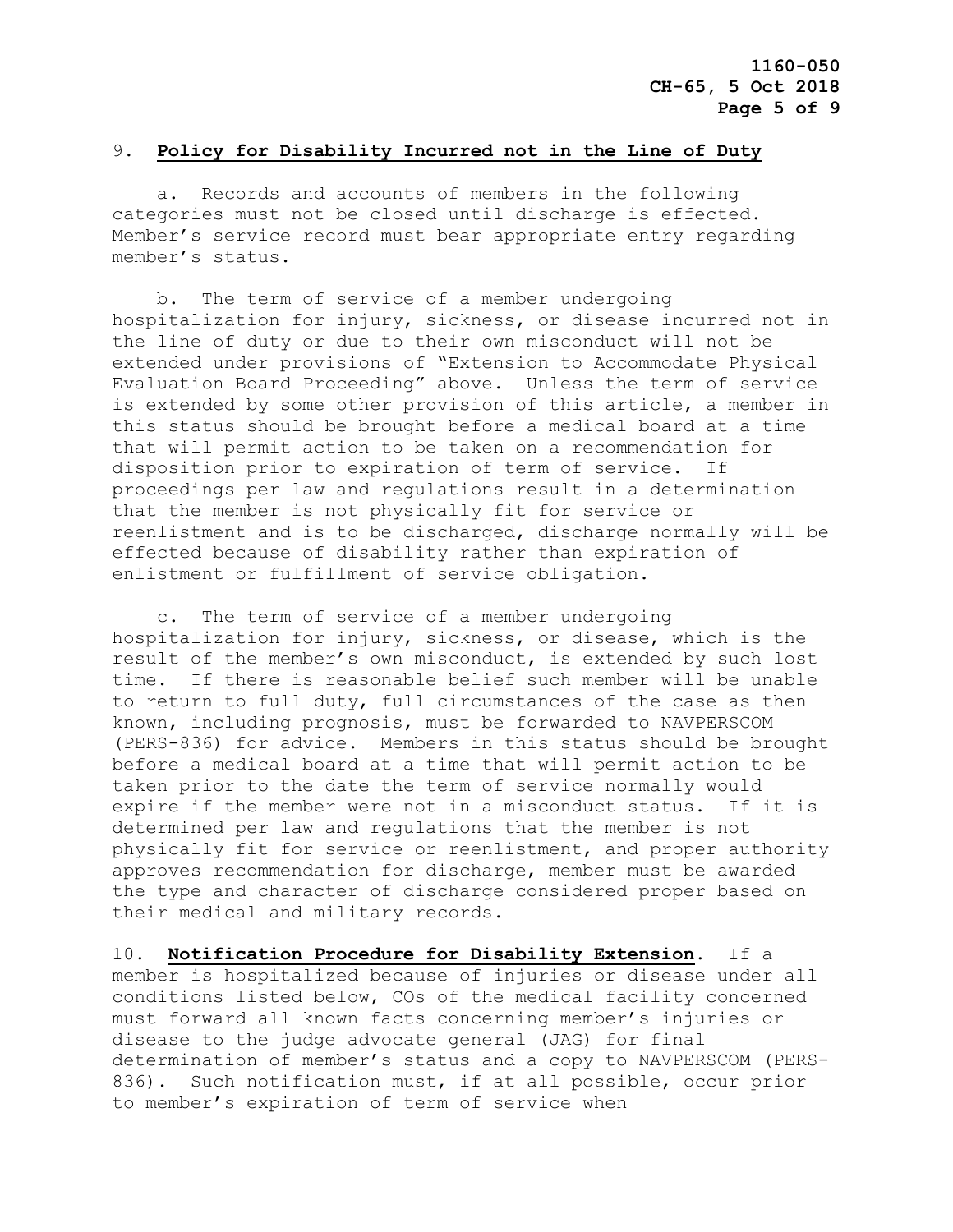a. it appears the injury or disease might have been incurred not in the line of duty and as a result of member's own misconduct

 b. there is a reasonable possibility member will not return to full duty prior to expiration of their term of service

 c. it is not reasonably possible to conduct an investigation prior to expiration of member's term of service to determine whether the injury or disease was incurred in the line of duty and not as a result of member's own misconduct.

11**. Extension for War or National Emergency**. Enlistments and periods of OBLISERV of enlisted personnel in naval service are extended, or may be extended, in time of war or national emergency per articles 506, 12103, 671, and 671b of reference (a).

12. **Involuntary Extension due to Criminal Proceedings**. Members may be extended involuntarily beyond their EAOS as a result of apprehension, arrest, confinement, investigation, or filing of charges that may result in a trial by court-martial, and execution of any sentence thereof. If such action is initiated with a view to trial because of an offense under reference (b) committed by a member prior to their official discharge or separation, even though the term of enlistment or OBLISERV may have expired, they may be retained in service for trial and punishment after their period of service would otherwise have expired. Members who are involuntarily extended due to criminal proceedings and whose term of enlistment or OBLISERV has expired, may negotiate for and receive administrative separation under MILPERSMAN 1910 series and a related characterization of service even if their enlistment contracts have expired. Administrative separation may be in lieu of trial by court-martial or part of a pre-trial agreement.

13. **Extension for Disposition of Criminal Proceedings by a Foreign Jurisdiction**. Members of the naval service awaiting disposition of criminal proceedings by a foreign jurisdiction are afforded statutory and regulatory protection and benefits attendant to their status as members of the Armed Forces. Policy of the Navy is to ensure both the member is afforded the fullest possible protection, and the Navy meets its international obligations. In implementing this policy, the following procedures will be applied in all cases where foreign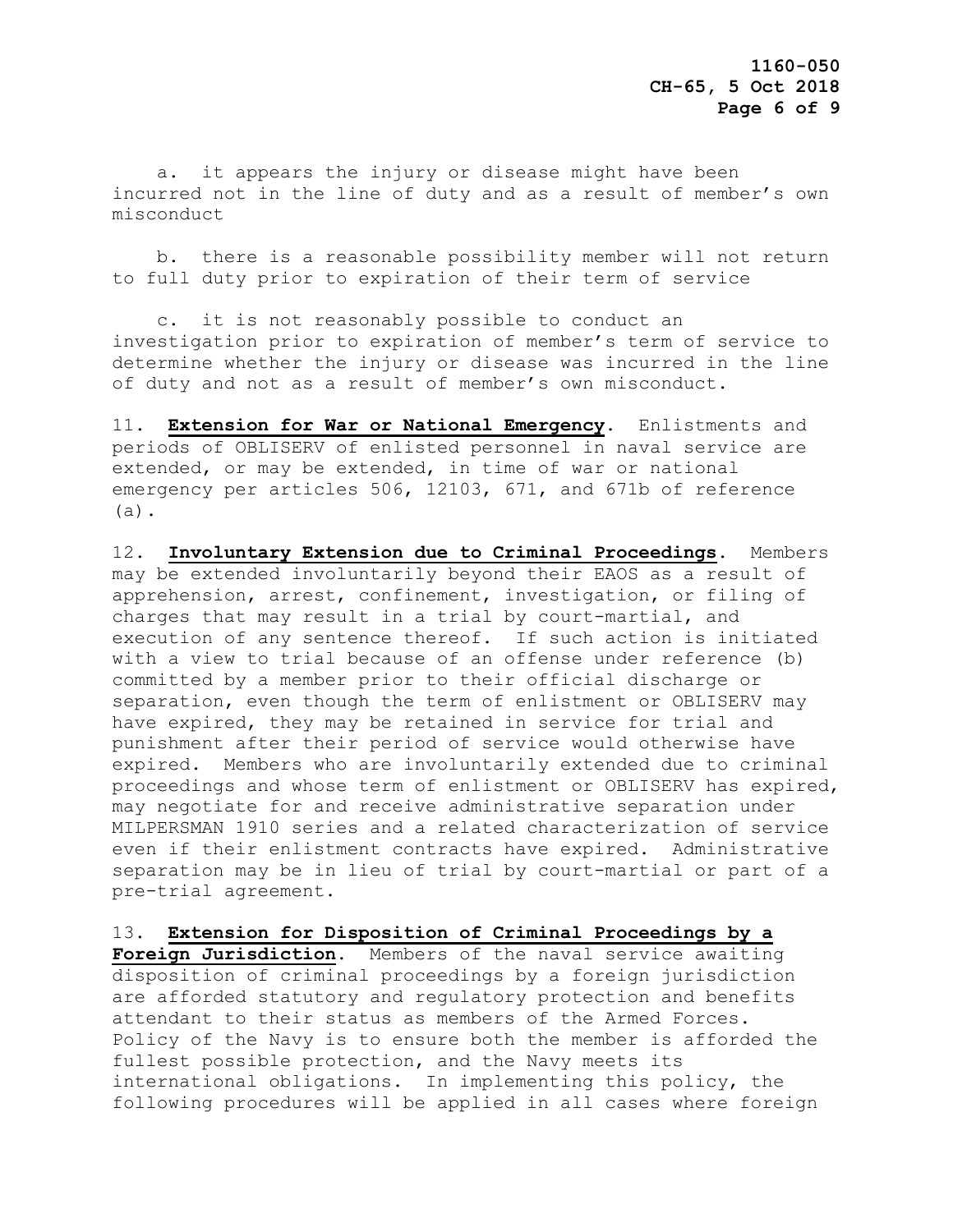criminal jurisdiction is being, or may be exercised over a member of the naval service by action such as apprehension, arrest, investigation, or a filing of charges that may result in trial, and where foreign criminal proceedings are not likely to be completed prior to the date of member's release from service because of expiration of the member's term of service:

 a. At least 1 month before EAOS, member will be offered an opportunity to extend enlistment voluntarily for the duration of legal proceedings and any subsequent punishment. Member will be informed of protection and benefits received as a member of the Navy during the foreign criminal proceedings. For example, counsel may be provided at Navy expense, court costs (but not fines) paid, and an interpreter made available; and in most countries, member will remain in U.S. vice foreign custody, at least during trial proceedings. Member will also be informed that member will remain subject to reference (b) and may be subject to processing for administrative discharge. In some situations, a uniformed judge advocate will be provided when exposure to military criminal charges is possible. Additionally, member will be advised that an election not to extend voluntarily will result in the following:

 (1) foreign authorities will be advised of the impending EAOS and inability of Navy to guarantee member's presence after discharge;

 (2) foreign authorities will be offered custody of member immediately prior to EAOS; and

 (3) assuming custody is accepted by foreign authorities, member will be discharged from naval service as soon thereafter as is practicable, thereby terminating any special considerations member would be entitled to were they still a member of the Armed Forces.

 b. If member elects to voluntarily extend enlistment, then such request will be honored, and an appropriate [NAVPERS](https://www.mynavyhr.navy.mil/Portals/55/Reference/Forms/NAVPERS/NAVPERS_1070-613_Rev08-12.pdf?ver=sJZzuypEPsMb9rUzfv3uuQ%3d%3d)  [1070/613](https://www.mynavyhr.navy.mil/Portals/55/Reference/Forms/NAVPERS/NAVPERS_1070-613_Rev08-12.pdf?ver=sJZzuypEPsMb9rUzfv3uuQ%3d%3d) service record entry acknowledged by member will be made.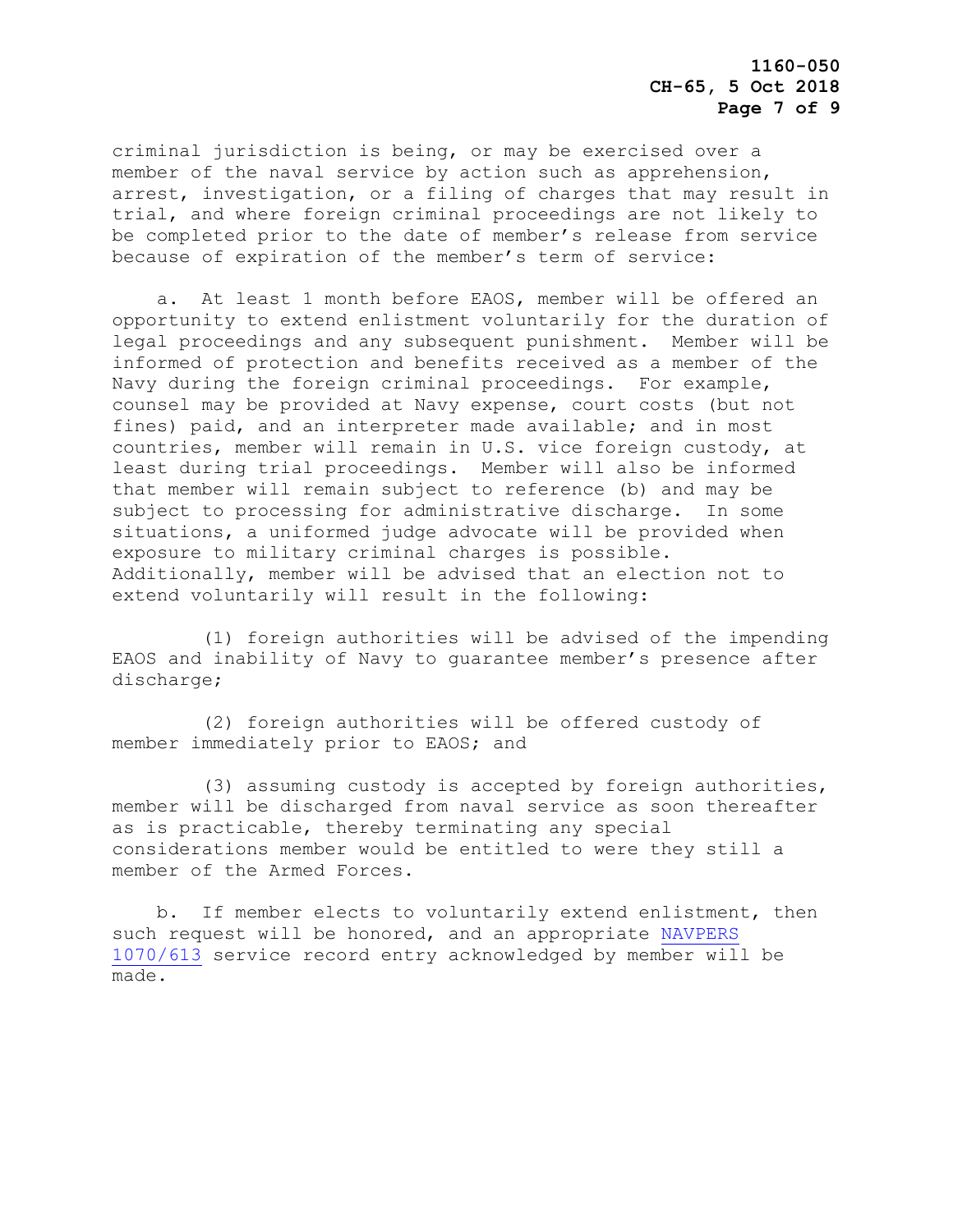# 14. **Procedure for Member Not Electing to Extend while Awaiting Disposition of Criminal Proceedings by a Foreign Jurisdiction**

 a. Should a member elect not to extend voluntarily, foreign authorities will be notified of the inability of the Navy to guarantee presence of member after discharge due to member's impending EAOS. The foreign authorities will then be afforded opportunity to take custody of member at a mutually agreed upon time immediately prior to EAOS. If the foreign authorities desire custody, member will be transferred to the foreign authorities at the agreed upon time. After such transfer of custody, member's CO will, at EAOS, discharge member and notify the Office of the Judge Advocate General, U.S. Navy; NAVPERSCOM, Conduct and Separations Branch (PERS-832); and the respective U.S. Embassy or Consul.

 b. Should the foreign authorities, upon being notified of member's impending EAOS and inability of Navy to maintain custody after discharge, state that member need not be present within the jurisdiction and is not required nor desired to be available for any further criminal proceedings, the member should be returned to the continental United States for separation or discharge. In such case, foreign authorities have in effect released Navy from any obligation to keep member within the foreign jurisdiction or to make member available for foreign criminal proceedings. This communication from appropriate foreign authorities should be in writing (if possible). If not, a memorandum for the record should be made to memorialize the agreement.

 c. The foregoing policy does not apply to a member who has been in custody or confinement of foreign authorities as a result of apprehension by foreign authorities. In such a situation, provisions of chapter three of reference (b) would continue to apply, and, except under extraordinary circumstances approved by SECNAV, member would not be discharged while in custody or confinement of the foreign authorities.

# 15. **Extension for Completion of U**.**S**. **Civilian Criminal Proceedings**.

 a. Members of the naval service who are not in confinement and those in confinement **as a result of delivery by military officials**, and